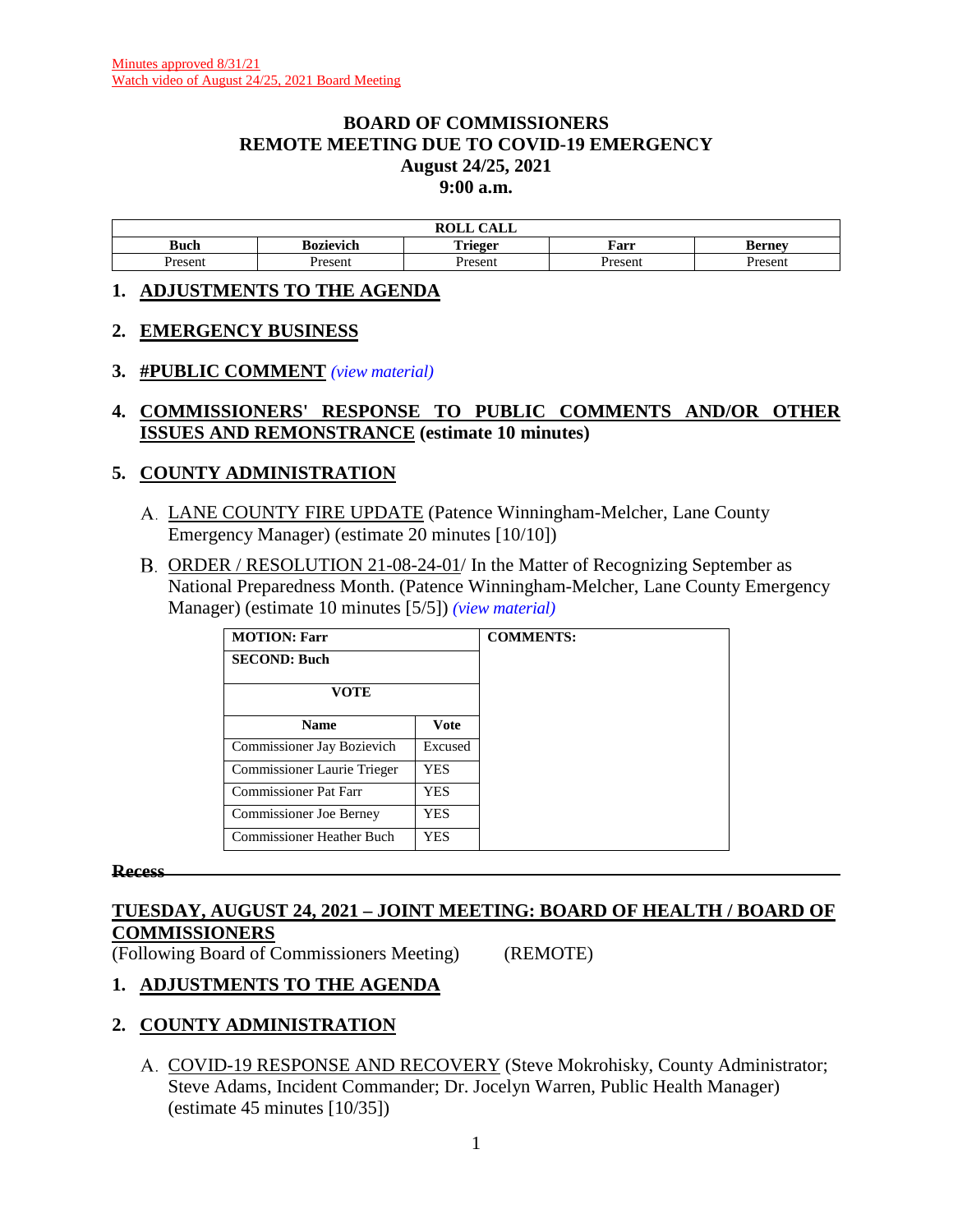# **3. EMERGENCY BUSINESS**

ORDER 21-08-24-08/ In the Matter of Calling for All Individuals, Businesses, Public Venues, and Employers to Take Additional Immediate Actions against the Delta Variant SARS-CoV-2 and COVID-19. (Steve Mokrohisky, County Administrator; Steve Adams, Incident Commander; Dr. Jocelyn Warren, Public Health Manager) *[\(view material\)](http://www.lanecountyor.gov/UserFiles/Servers/Server_3585797/File/Government/BCC/2021/2021_AGENDAS/082421agenda/T.3.A.BoH.pdf)*

| <b>MOTION: Farr</b>              |            | <b>COMMENTS:</b> |
|----------------------------------|------------|------------------|
| <b>SECOND: Trieger</b>           |            |                  |
| VOTE                             |            |                  |
| <b>Name</b>                      | Vote       |                  |
| Commissioner Jay Bozievich       | YES.       |                  |
| Commissioner Laurie Trieger      | YES.       |                  |
| <b>Commissioner Pat Farr</b>     | YES.       |                  |
| <b>Commissioner Joe Berney</b>   | <b>YES</b> |                  |
| <b>Commissioner Heather Buch</b> | YES.       |                  |

# **Adjourn**

# **6. CONSENT CALENDAR**

- A. COUNTY ADMINISTRATION
	- 1) Approval of minutes: 8/10/2021 *[\(view material\)](http://www.lanecountyor.gov/UserFiles/Servers/Server_3585797/File/Government/BCC/2021/2021_AGENDAS/082421agenda/T.6.A.1.pdf)*

# B. HEALTH & HUMAN SERVICES

1) ORDER 21-08-24-02/ In the Matter of Adding One .50 Full Time Equivalent for One Temporary Office Assistant 2, One .50 Full Time Equivalent for One Temporary Employment Specialist 2, One .50 Full Time Equivalent for One Temporary Community Service Worker 1 and One Regular Full-Time (1.0 FTE) Program Supervisor Position in the Intergovernmental Human Services Fund (285) Within the Department of Health & Human Services. (Karen Gaffney, Director) *[\(view material\)](http://www.lanecountyor.gov/UserFiles/Servers/Server_3585797/File/Government/BCC/2021/2021_AGENDAS/082421agenda/T.6.B.1.pdf)*

# C. HUMAN RESOURCES

- 1) ORDER 21-08-24-03/ In the Matter of Documenting the County Administrator's 2020-2021 Annual Performance Evaluation, Rating, and Goals for the Upcoming Year. (Alana Holmes, Director) *[\(view material\)](http://www.lanecountyor.gov/UserFiles/Servers/Server_3585797/File/Government/BCC/2021/2021_AGENDAS/082421agenda/T.6.C.1.pdf)*
- D. SHERIFF'S OFFICE
	- 1) ORDER 21-08-24-04/ In the Matter of Awarding a Contract to Motorola Solutions, Inc. For Upgrades to the Emergency CallWorks Call Management System in the Amount of \$223,133.66 and Delegating Authority to the County Administrator to Sign the Contract. (Debby Haller, Finance Manager) *[\(view material\)](http://www.lanecountyor.gov/UserFiles/Servers/Server_3585797/File/Government/BCC/2021/2021_AGENDAS/082421agenda/T.6.D.1.pdf)*

| <b>MOTION: Farr</b> | <b>COMMENTS:</b> |
|---------------------|------------------|
| <b>SECOND: Buch</b> |                  |
| VOTE                |                  |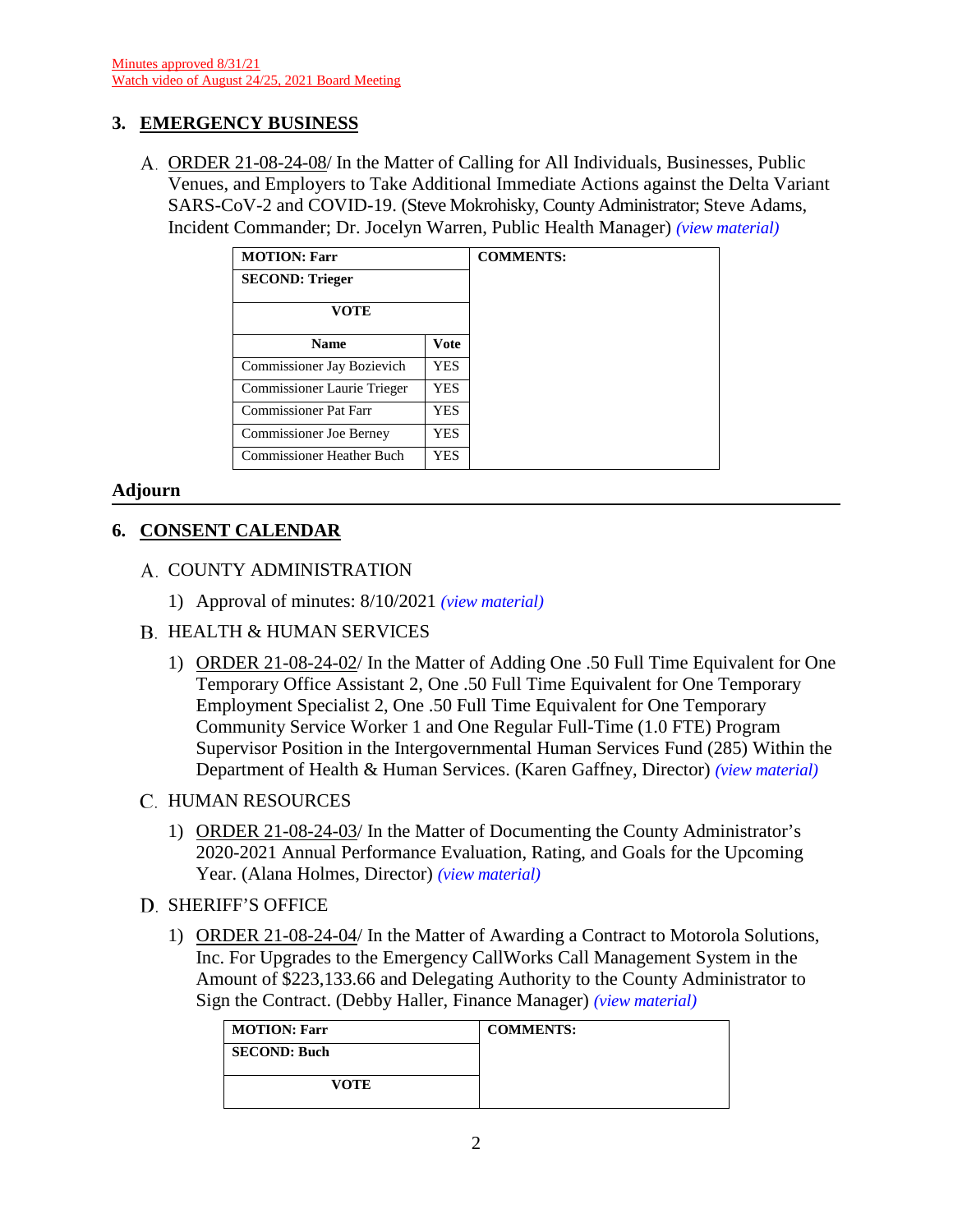| <b>Name</b>                        | <b>Vote</b> |
|------------------------------------|-------------|
| Commissioner Jay Bozievich         | Excused     |
| <b>Commissioner Laurie Trieger</b> | YES         |
| <b>Commissioner Pat Farr</b>       | YES         |
| <b>Commissioner Joe Berney</b>     | YES         |
| <b>Commissioner Heather Buch</b>   | YES         |

# **7. HEALTH & HUMAN SERVICES**

ORDER 21-08-24-05/ In the Matter of Adding Eleven, Full-Time Regular (11.0 FTE) Positions among the following Classifications: Professional/Technical Supervisor (1.0 FTE), Senior Community Health Analysts (2.0 FTE), Medical Assistant (1.0 FTE), Senior Stores Clerk (1.0 FTE), Community Service Workers 2 (4.0 FTE), and Community Health Analysts 2 (2.0 FTE) In Health & Human Services Fund 286 within the Department of Health & Human Services. (Karen Gaffney, Director) (estimate 5 minutes [2/3]) *[\(view material\)](http://www.lanecountyor.gov/UserFiles/Servers/Server_3585797/File/Government/BCC/2021/2021_AGENDAS/082421agenda/T.7.A.pdf)*

| <b>MOTION: Farr</b>            |            |
|--------------------------------|------------|
| <b>SECOND: Buch</b>            |            |
| <b>VOTE</b>                    |            |
| <b>Name</b>                    | Vote       |
| Commissioner Jay Bozievich     | Excused    |
| Commissioner Laurie Trieger    | <b>YES</b> |
| Commissioner Pat Farr          | <b>YES</b> |
| <b>Commissioner Joe Berney</b> | <b>YES</b> |
| Commissioner Heather Buch      | YES        |

# **8. COUNTY ADMINISTRATION**

A. ORDER 21-08-24-06/ In the Matter of Adopting the FY 21-22 to FY 25-26 Lane County Capital Improvement Plan and Delegating Authority to the County Administrator to Execute Contracts for Road & Bridge Projects with Terms Less than Ten Years. (Colin McCarthy, Capital Improvements Supervisor; Peggy Keppler, County Engineer) (estimate 20 minutes [10/10]) *[\(view material\)](http://www.lanecountyor.gov/UserFiles/Servers/Server_3585797/File/Government/BCC/2021/2021_AGENDAS/082421agenda/T.8.A.pdf)*

| <b>MOTION: Buch</b>            |             |
|--------------------------------|-------------|
| <b>SECOND: Trieger</b>         |             |
| <b>VOTE</b>                    |             |
| <b>Name</b>                    | <b>Vote</b> |
| Commissioner Jay Bozievich     | Excused     |
| Commissioner Laurie Trieger    | <b>YES</b>  |
| <b>Commissioner Pat Farr</b>   | <b>YES</b>  |
| <b>Commissioner Joe Berney</b> | <b>YES</b>  |
| Commissioner Heather Buch      | <b>YES</b>  |

Announcements

# **9. EXECUTIVE SESSION as per ORS 192.660**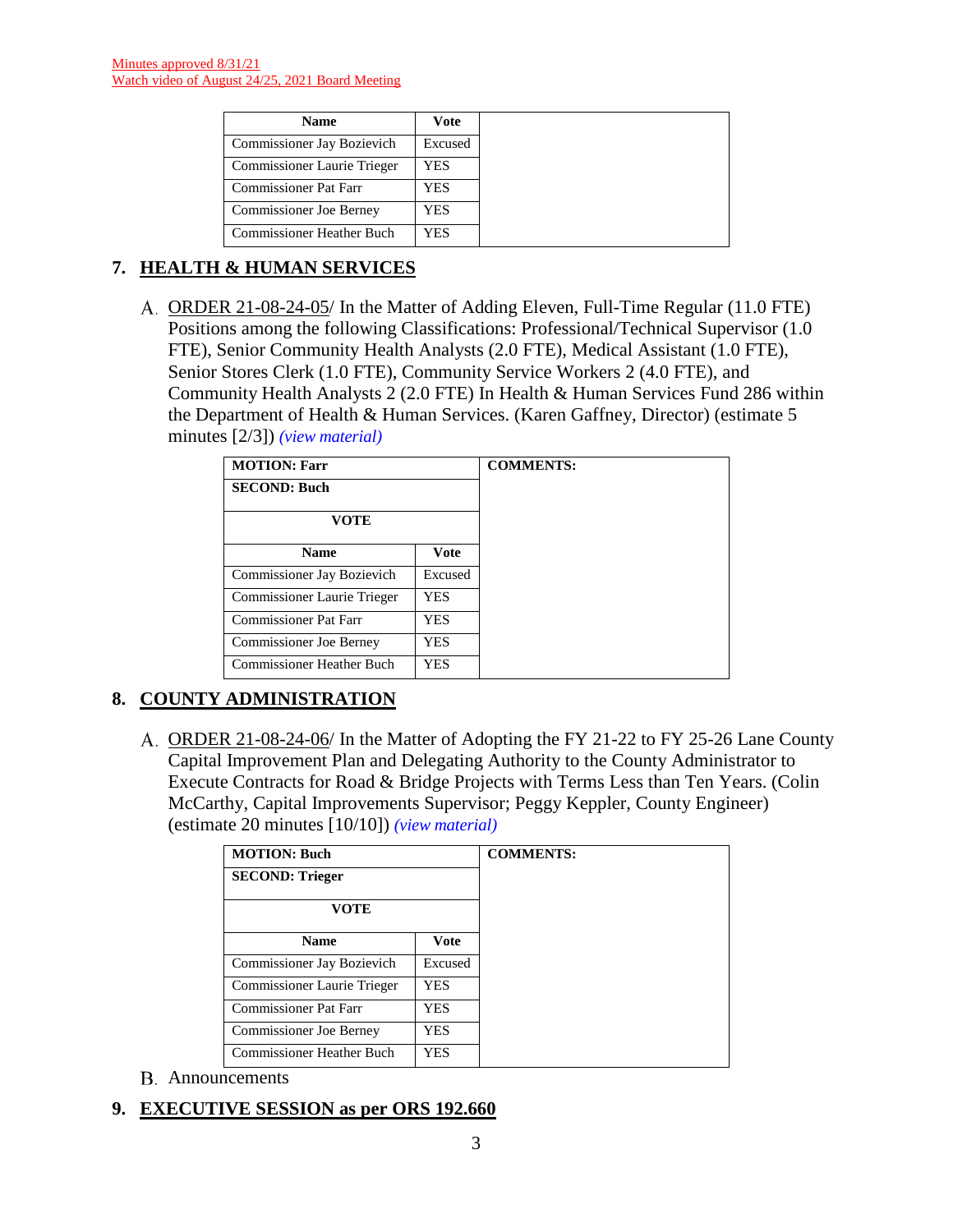(Remote Meeting)

## **10. OTHER BUSINESS**

#### **Recess**

*During the COVID-19 global pandemic, the Board of Commissioners will be hosting their board meeting via webinar. To watch the live stream of the meeting, click [here](https://lanecounty.org/cms/One.aspx?portalId=3585881&pageId=7842434) – no registration is required to watch the live webcast. To participate in the public hearing portion of the afternoon meeting, please click [here](https://attendee.gotowebinar.com/register/6667666526824222732) to register to present public testimony for the August 24th public hearings.*

#### **TUESDAY, AUGUST 24, 2021 – REGULAR MEETING** (1:30 p.m.) (REMOTE MEETING)

# **11. COUNTY COUNSEL**

A. SECOND READING AND PUBLIC HEARING/ ORDINANCE 21-06/ In the Matter of Amending Lane Code Chapter 6 to Adopt a Fireworks Ban and Other Restrictions during Declared Fire Emergency (LC 6.901); Adopts a Savings and Severability Clause. (Stephen Dingle, County Counsel) (estimate 20 minutes [5/15]) *(view 8/10/21 [material\)](http://www.lanecountyor.gov/UserFiles/Servers/Server_3585797/File/Government/BCC/2021/2021_AGENDAS/081021agenda/T.9.B.pdf)*

| <b>MOTION: Buch</b><br><b>SECOND: Trieger</b> |             | <b>COMMENTS:</b> Motion to close the<br>public hearing and vote on Ordinance<br>$21-06.$ |
|-----------------------------------------------|-------------|------------------------------------------------------------------------------------------|
| VOTE                                          |             |                                                                                          |
| <b>Name</b>                                   | <b>Vote</b> |                                                                                          |
| Commissioner Jay Bozievich                    | Excused     |                                                                                          |
| Commissioner Laurie Trieger                   | <b>YES</b>  |                                                                                          |
| <b>Commissioner Pat Farr</b>                  | YES         |                                                                                          |
| <b>Commissioner Joe Berney</b>                | <b>YES</b>  |                                                                                          |
| <b>Commissioner Heather Buch</b>              | <b>YES</b>  |                                                                                          |

B. SECOND READING AND PUBLIC HEARING/ ORDINANCE 21-05/ In the Matter of Amending Lane Code Chapter 1 to Add Procedures for Renumbering the Manual and Lane Code for Modernization, and to Update Certain References and Declaring an Emergency. (LC 1.005.001, LC 1.005.005) (James Chaney, Assistant County Counsel) (estimate 5 minutes [2/3]) *[\(view 8/3/21 material\)](http://www.lanecountyor.gov/UserFiles/Servers/Server_3585797/File/Government/BCC/2021/2021_AGENDAS/080321agenda/T.9.B.pdf)*

| <b>MOTION: Buch</b>          |             |
|------------------------------|-------------|
| <b>SECOND: Trieger</b>       |             |
| VOTE                         |             |
| <b>Name</b>                  | <b>Vote</b> |
| Commissioner Jay Bozievich   | Excused     |
| Commissioner Laurie Trieger  | <b>YES</b>  |
| <b>Commissioner Pat Farr</b> | YES         |
| Commissioner Joe Berney      | YES         |